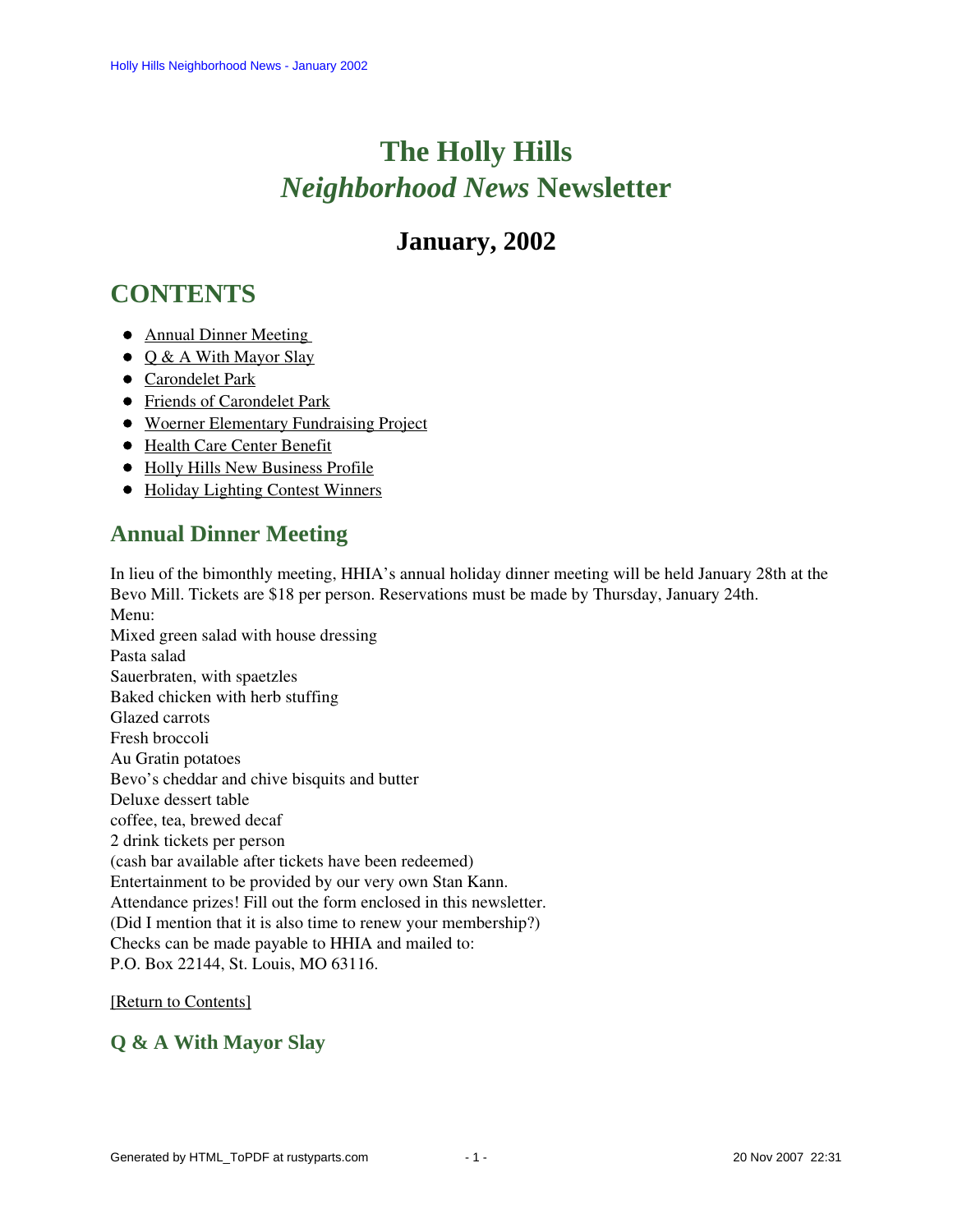At the last general meeting, we promised to have answers for the unanswered questions. Following, are those answers from the Mayor.

**Please re-define your position on home rule?**

*I am supportive of home rule.*

**What is the current status of re-districting?**

*I signed the redistricting bill into law on December 26, 2001* .

**What do you think the chances are of the city and county reuniting to form one, large metropolitan area?**

*I believe the City re-entering the County would be very good for the City's future. St. Louis is one of only two cities in America that must bear the burden for county functions like courts, jails and health care. In other cities (like Cook County for the city of Chicago), the counties take care of those costs. As a result, City taxpayers spend tens of millions of dollars that otherwise could be invested in neighborhoods, job creation and public safety.*

*However, I don't believe County residents would have us at this point. I think it is incumbent on us to restore confidence in City government not only among City residents, but among County residents. In the meantime, there are a number of regional issues the City and County are working on together like a regional health commission to better deliver health care services for the poor and indigent.*

#### **St. Louis City has an extremely high infant mortality rate (higher than some third world nations). What is your administration doing about that?**

*The Health Department is doing several things to address the infant mortality rate, including a prenatal home visitation program that sends nurses into the homes of mothers and continues to work with them until their children reach two years of age. But it should be noted that the City's infant mortality rate is actually lower than the national average and not even close to the rates in third world countries. The infant mortality rate is the number of deaths of infants under the age of 1 per 1,000 live births. The infant mortality rate in the City of St. Louis is 12.4 compared to the national average of 13.85 and rates to such third world countries as 149 in Afghanistan,120 in Rwanda and 82 in Pakistan.*

#### **What new programs or initiatives does your administration have for improving St. Louis neighborhoods?**

*Improving the quality of life in our City is neither simple nor easy. But, it is the single most important challenge facing the City of St. Louis. We are creating a strike force to crack down on absentee landlords and quality of life crimes in our neighborhoods. The strike force will be comprised of the Mayor's office, police department, City Counselor, City Judges, neighborhood stabilization officers and numerous city departments. We are working to reform the Municipal Courts so that people charged with housing violations and quality of life crimes will be brought to trial in a more timely manner.*

*I am working with the state Attorney General to crack down on illegal dumping in our neighborhoods. I have formed a task force involving the U.S. Attorney, Circuit Attorney, Police Chief and others to take a comprehensive approach to reducing serious crime.*

*My staff and I are working with the St. Louis Public Schools to improve education. But, we are also working to provide alternatives to parents with children. Quality educational opportunities will strengthen our neighborhoods.*

*We are working to reform the Community Development Agency so City government will be a partner in the redevelopment of neighborhoods, rather than a hindrance.*

#### **What is the standard procedure for a citizen to schedule a meeting with the Mayor?** *Jenny Wingo is the Mayor's scheduler. She can be reached at 314-622-3201.*

**Can anything be done about landlords who are letting their property run down?**

*Yes. People in the suburbs do not tolerate landlords who allow their properties to deteriorate nor people who disrupt our neighborhoods. City residents shouldn't either. I am utilizing the problem properties*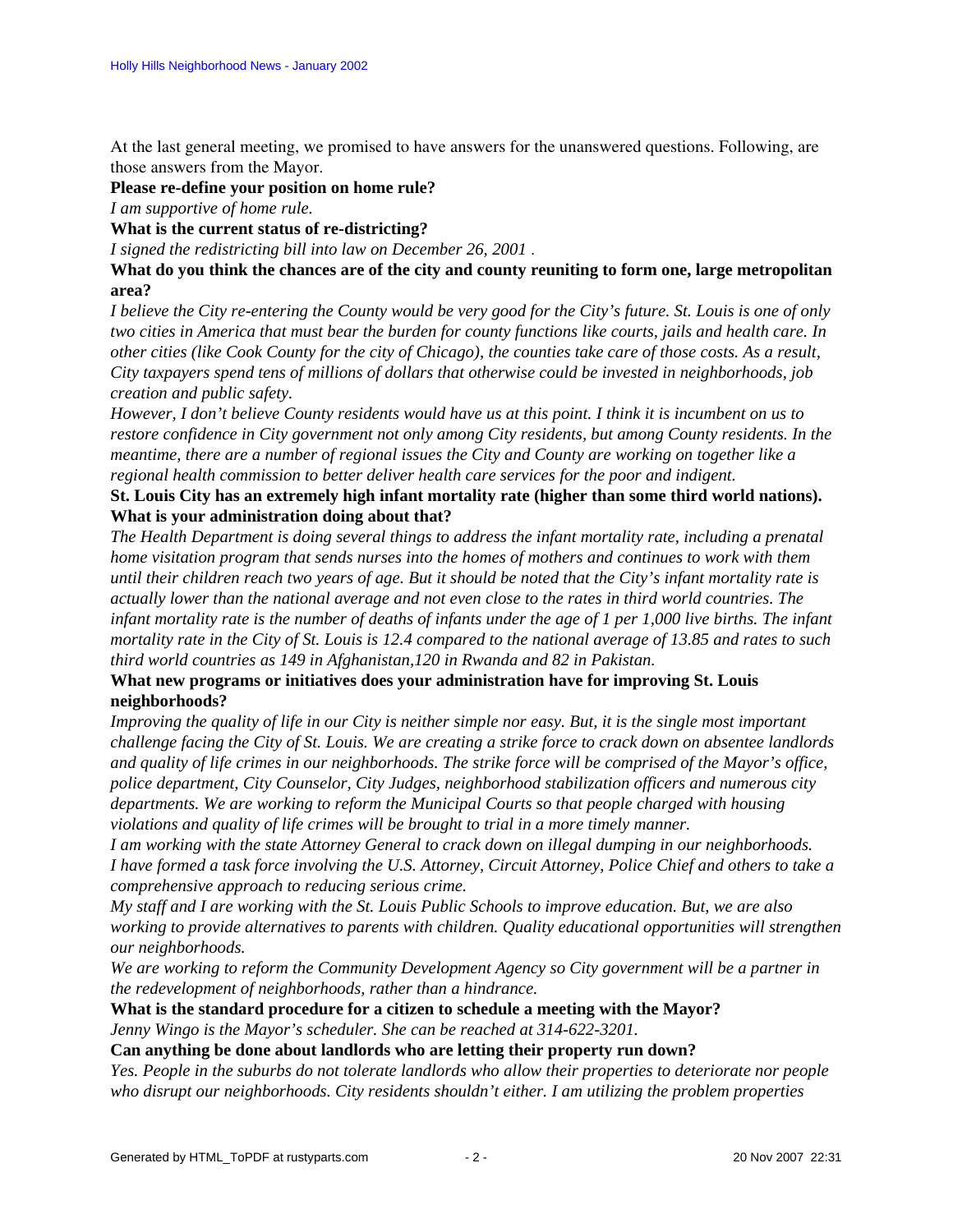*team to work with neighborhoods to crack down on landlords who let their property run down. I am also working to reform the Municipal Courts so that when charges are brought, people will have a level of confidence that something will happen to people who reduce the quality of life in our neighborhoods.*

#### <span id="page-2-0"></span>[\[Return to Contents\]](#page-0-2)

# **Carondelet Parkt**

A Master Plan committee is being formed to help coordinate the improvements and enhancements to Carondelet Park. The Master Plan committee will be comprised of members of the community who will, among several tasks, assist the Parks Department and Aldermen in organizing public forums to discuss changes to the park. The Master Plan itself is a long-range plan for Carondelet Park; to be developed in a collaborative effort with the community, the Parks Department and the Aldermen. Through public forums, citizens will be able to voice their opinions regarding the Master Plan. Once the community has voiced its opinion, and after thorough research into the potential opportunities, the Master Plan's "vision" will be developed. As of January 2002, the Master Plan committee is being formed. It will be several months before public forums will be held. We'll have more information to share with you this Spring as things progress.

<span id="page-2-1"></span>[\[Return to Contents\]](#page-0-2)

# **Friends of Carondelet Park**

Friends of Carondelet Park is its own entity that serves to raise funds for development in the park and is a member of the master plan committee. If you are interested in being involved Friends of Carondelet Park, call 832-0775.

#### <span id="page-2-2"></span>[\[Return to Contents\]](#page-0-2)

## **Woerner Elementary Fundraising Project**

Woerner Elementary School is asking community members to collect General Mills "Box Tops" to help fund their school playground project. You can clip the box tops from cereal boxes or other General Mills products and drop them off at the collection bin located in the school. If you'd like, you can also call 481-8585 to arrange for someone to pick the box tops up from your location. Either way, collecting box tops is an easy way to help the local public school enhance its playground.

#### <span id="page-2-3"></span>[\[Return to Contents\]](#page-0-2)

# **Health Care Center Benefit**

Family Health Care Center will be hosting a Mardi Gras masked ball on February 2 from 711 p.m. at the Royale Orleans banquet center. Royale Orleans is located at 2801 Telegraph Road, one mile north of 270/255. A \$50 dollar donation includes a buffet and open bar. Costumes and/or mask is optional. Dance to the tunes of The Jazz Legacy. Proceeds from this even go toward the construction of the new health center which will be located at the corner of Michigan and Holly Hills Avenue. Call 481-1615, ext. 306 for more information.